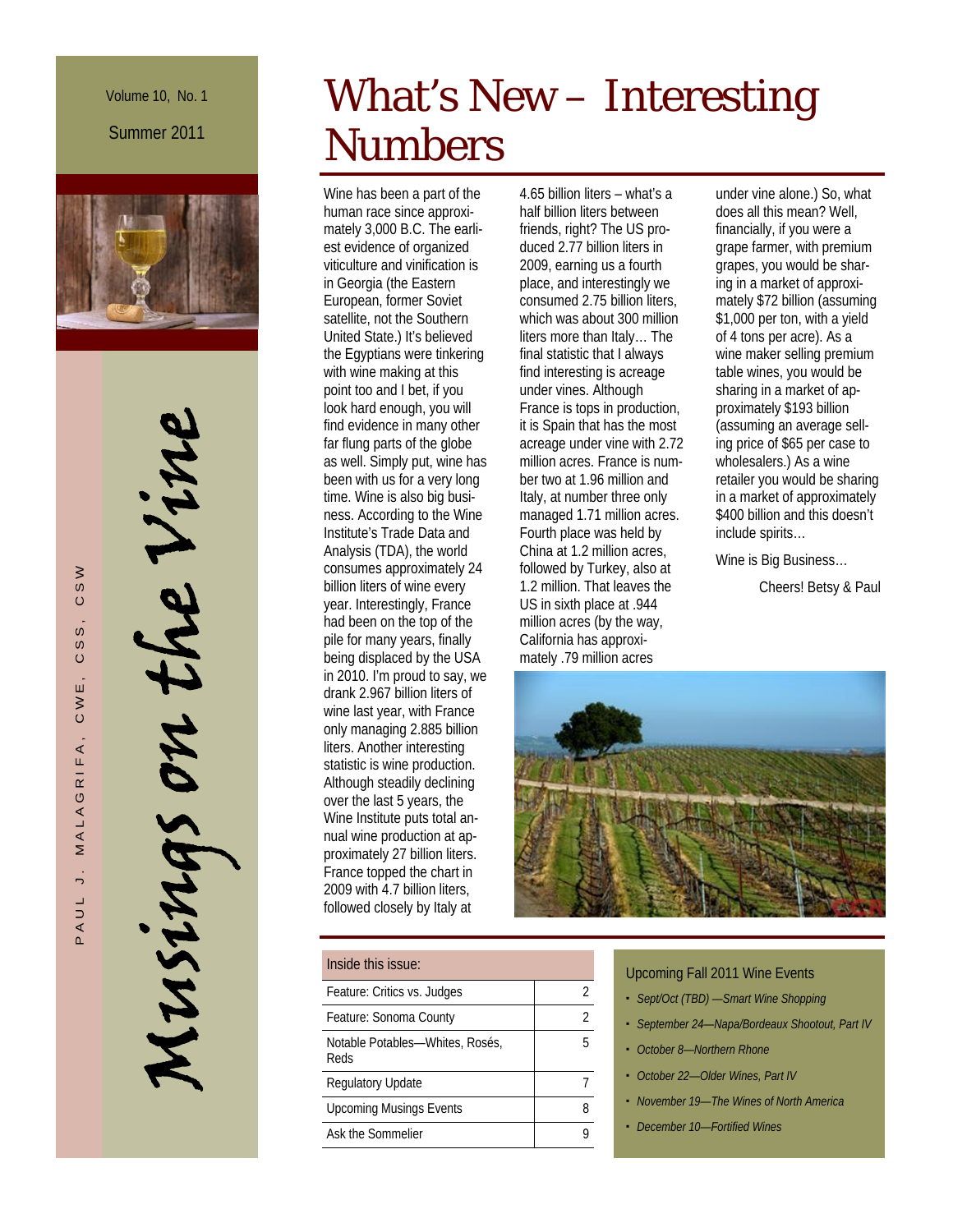# Feature: Critics vs. Judges

This past April, Team Musings judged in another WineMaker Magazine Annual Wine Contest up at the Equinox Inn in Manchester Center, VT. For 2011, we judged for 17 hours over a three day period, we tasted 113 flights or 633 individual wines. It was a great time and it spurred me to think about the difference between critics and judges.

According to Webster's, a Critic is: (a) one who expresses a reasoned opinion on any matter especially involving a judgment of its value, truth, righteousness, beauty, or technique; or (b) one who engages often professionally in the analysis, evaluation, or appreciation of works of art or artistic performances. A Judge is: (a) a public official authorized to decide questions brought before a court; or (b (often capitalized)) a tribal hero exercising leadership among the Hebrews after the death of Joshua; or (c) one appointed to decide in a contest or competition; or (d) one who gives an authoritative opinion; and lastly (e) a critic. Huh, so, according to Webster's, one could consider critics and judges the same. Well, as you might expect, I respectfully do not agree.

The best place to start is where the definitions of these two terms agree. Critics and judges are both individuals with the ability to offer reasoned opinion. Often times, a reasoned opinion comes from an intimate knowledge of a particular subject. In the case of theatre critics, a deep knowledge of stage and film productions with significant experience actually watching said productions is necessary. For courtroom judges it takes years of legal practice and studying case

law, combined with a long track record for impartial decisions that leads to a seat behind the bench. Both require keen minds.

It is at this point, though that I feel the similarities end. The word critique is an alteration of the word critic and inherent in the definition of the word critique is the term criticism. The primary definition of the word criticism is: (a) the act of criticizing usually unfavorably <seeking encouragement rather than criticism>; or (b) a critical observation or remark <an unfair criticism>; and lastly (c) critique. Judgment is the action of a judge and inherent in the definition of the judgment is the



term discernment. Discernment is the skill or ability to grasp and comprehend something that is obscure. Synonyms of the term discernment are: wisdom, insight, perception, perceptiveness, perceptivity, sagaciousness, sagacity, sageness, sapience. What the heck am I driving at, you ask?

By implication, critics are folks who offer an opinion, often containing bias and often where the opinion is characterized by an

unfavorable view. Judges, on the other hand must remain free of bias when they render their opinions and those opinions are often characterized as perceptive, wise or sage. Why is this important?

I have spent decades judging wines. I purposely used the term judge, because every time I taste a wine, regardless of its origins, I free my mind of any encumbrance and concentrate only on what is before me. I open my mind to the infinite store house of memories, looking for markers by which to render an educated, reasoned opinion. I do not care whether I particularly like what I taste, only that I can offer unbiased insight into the wine. Bias comes into play when I ask myself if I want to purchase said wine for our cellar.

Too often, when tasting with others it is clear that their judgment is actually criticism. Their opinions may appear well-reasoned, but the use of the terms "like" and "dislike" in their notes belie the truth. This is one of the biggest reasons why I discount much of what I read about wine and spirits. Too many people writing about the subject allow their personal preferences to rule their pen (or keyboard, actually.) Is this entirely bad? No, but unless you have tested how your assessments of a particular wine stack-up with those of a particular critic, then you likely will be disappointed more frequently than not.

All in all, the point that I'm trying to make is that one should strive to judge wines, not critique them. Some folks see these activities as one in the same, but now you know that I do not.

# Feature: Sonoma County

It was a long time ago – October 2010 to be precise – that a small group of Musings folks gathered to taste some wines from an always underrated wine region – California's Sonoma County. Before I get to the wines, here is a little piece about Sonoma County.

Sonoma County, located on the northern coast of the U.S. state of California, is the largest (in area) and northernmost of the nine San Francisco Bay Area counties. Sonoma is the southwestern county of California's Wine Country region, which also includes Napa, Mendocino, and Lake Counties. It has 13

approved American Viticultural Areas and over 250 wineries. Sonoma County was once home to several Native American tribes. The Pomo, Coast Miwok and Wappo peoples were the earliest human settlers of Sonoma County, between 8000 and 5000 BC, effectively living within the natural carrying capacity of the land. Archaeological evidence of these First people includes a number of occurrences of rock carvings, especially in southern Sonoma County; these carvings often take the form of pecked curvilinear nucleated design. Spaniards, Russians, and other Europeans claimed and settled in the county from the late

16th to mid 19th century, seeking timber, fur, and farmland. By 1850, European settlement had set a new direction that would prove to radically alter the course of land use and resource management of this region.

The Russians were the first newcomers to establish a permanent foothold in Sonoma County, with the Russian-American Company establishing Fort Ross on the Sonoma Coast in 1812. This settlement and its outlying Russian settlements came to include a population of several hundred Russian and Aleut settlers and a fort with artillery. However, the Rus-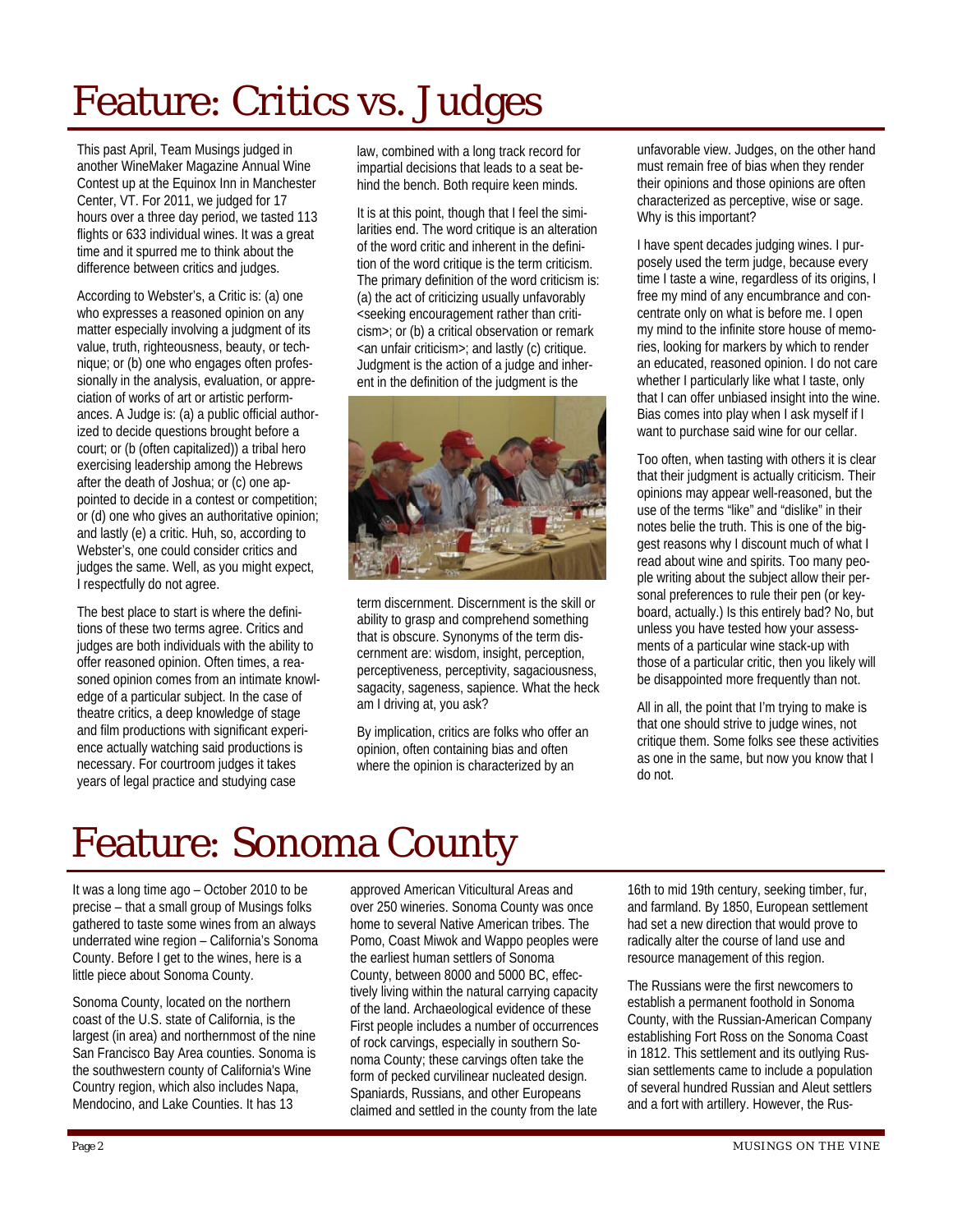# Feature: Sonoma County, continued

sians abandoned it in 1841 and sold the fort to John Sutter, settler and Mexican land grantee of Sacramento.

The Mission San Francisco Solano, founded in 1823 as the last and northernmost of 21 California missions, is in the present City of Sonoma, at the northern end of El Camino Real. El Presidio de Sonoma, or Sonoma Barracks (part of Spain's Fourth Military District), was established in 1836 by Comandante General Mariano Guadalupe Vallejo. His duties included keeping an eye on the Russian traders at Fort Ross, secularizing the Mission, maintaining cooperation with the Native Americans of the entire region, and doling out the lands for large estates and ranches. The City of Sonoma was the site of the Bear Flag Revolt in 1846.

Sonoma was one of the original counties formed when California became a state in 1850, with its county seat originally the town of Sonoma. However, by the early 1850s, the town of Sonoma had declined in importance in terms of both commerce and population, its county buildings were crumbling, and it was relatively remote. As a result, elements in the newer, rapidly growing towns of Petaluma, Santa Rosa, and Healdsburg began vying to move the county seat to their towns. The dispute ultimately was between the bigger, richer commercial town of Petaluma and the more centrally located, growing agricultural center of Santa Rosa. The fate was decided following an election for the state legislature in which James Bennett of Santa Rosa defeated Joseph Hooker of Sonoma and introduced a bill that ultimately resulted in Santa Rosa being confirmed as county seat in 1854.

Six nations have claimed Sonoma County from 1542 to the present: Spanish Empire in 1542 and then again in 1775; Kingdom of England, June 1579 until 1775; Russian Empire, from 1812 to 1821; First Mexican Empire, August 24, 1821; Mexican Republic, 1823 until June 1846; California Republic, June 14, 1846 until July 9, 1846; United States of America, July 9, 1846 to present.

Sonoma County lies in the North Coast Ranges of northwestern California. Its ranges include the Mayacamas and the Sonoma Mountains, the southern peak of the latter being the prominent landform, Sears Point. The highest peak in the Mayacamas within the county is Hood Mountain.

Sonoma County, as is often the case with coastal counties in California, has a great degree of climatic variation and numerous, often very different, microclimates. Key determining factors for local climate are proximity to the ocean, elevation, and the presence and elevation of hills or mountains to the east and west. This is in large part due to the fact that, as throughout California, the prevailing weather systems and wind come normally from the Pacific Ocean. Areas closer to the ocean and on the windward side of higher elevations tend to receive more rain during the winter and more wind and fog during the summer. Areas further inland and particularly in the shadow of significant elevations tend to receive less rain and less, in some cases no, fog in the summer. The coast itself is typically



cool and moist throughout summer; a weather pattern consisting of morning fog, burning off to sunny conditions by afternoon is the norm, producing highs that are typically in the mid to high 60s, warming to the low 70s further from the ocean. Certain inland areas, including the Petaluma area and the Santa Rosa Plain, are also prone to this normal fog pattern in general. However, they tend to receive the fog later in the evening, the fog tends to be more short-lived, and mid-day temperatures are significantly higher than they are on the coast, typically in the low 80s.

Grapes were planted in Sonoma County at Fort Ross as early as 1812. Padre Jose Altimira planted several thousand grape vines at Mission San Francisco Solano in what is now the city of Sonoma, in southern Sonoma County. Cuttings from the Sonoma mission vineyards were carried throughout the northern California area to start new vineyards. By the time of the Bear Flag Revolt in Sonoma and the subsequent annexation of California by the United States in 1854, wine grapes

were an established part of agriculture in the region. The vineyards of General Mariano Vallejo, military Governor of Mexican California and based in Sonoma, were producing an annual income of \$20,000 at that time. The grape varietals planted at this time would not be considered premium varietals today. In 1855, a Hungarian named Agoston Haraszthy arrived and purchased the Salvador Vallejo vineyard in Sonoma Valley, renaming it Buena Vista. Commissioned in 1861 by the California legislature to study viticulture in Europe, he returned with more than 100,000 cuttings of premium grape varietals. Many of the immigrants to the area were Northern Italian or from other wine-growing regions of Europe. After the Civil War and before Prohibition, many wineries were established that still exist today, such as Bundschu, Foppiano, Korbel, Simi, Gundlach, Quitzow and Sebastiani. In the 1920s there were 256 wineries in Sonoma County, with more than 22,000 acres in production. During the Prohibition period, however, commercial winemaking declined. At the repeal of Prohibition in 1933, fewer than 50 wineries in Sonoma County survived. Even as late as the 1960s, only 12,000 acres were planted to vineyards. But wine consumption in American began to increase, and by 1999 Sonoma County had over 49,000 acres of vineyards owned by more than 750 growers and 180 bonded wineries. Of the more than 250 wineries now in Sonoma, over half are less than 20 years old.

In 2004, growers harvested 165,783 tons of wine grapes worth \$310 million. In 2006 the Sonoma County grape harvest amounted to 216,000 tons, worth \$430 million. About 73% of Sonoma County's agricultural production is growing wine grapes—60,302 acres of vineyards, with over 1100 growers. The most common varieties planted are Chardonnay, Cabernet Sauvignon, and Pinot Noir, though the area is also known for its Merlot and Zinfandel.

Sonoma County's large number of AVAs (13) reflect the wide variety of climate and soil conditions in the County, the large production in the County, and the prominence of Sonoma County in the wine market. The difference in climate and soil means that cooler climate grapes grow well in certain regions and in others warm climate grapes are more suitable.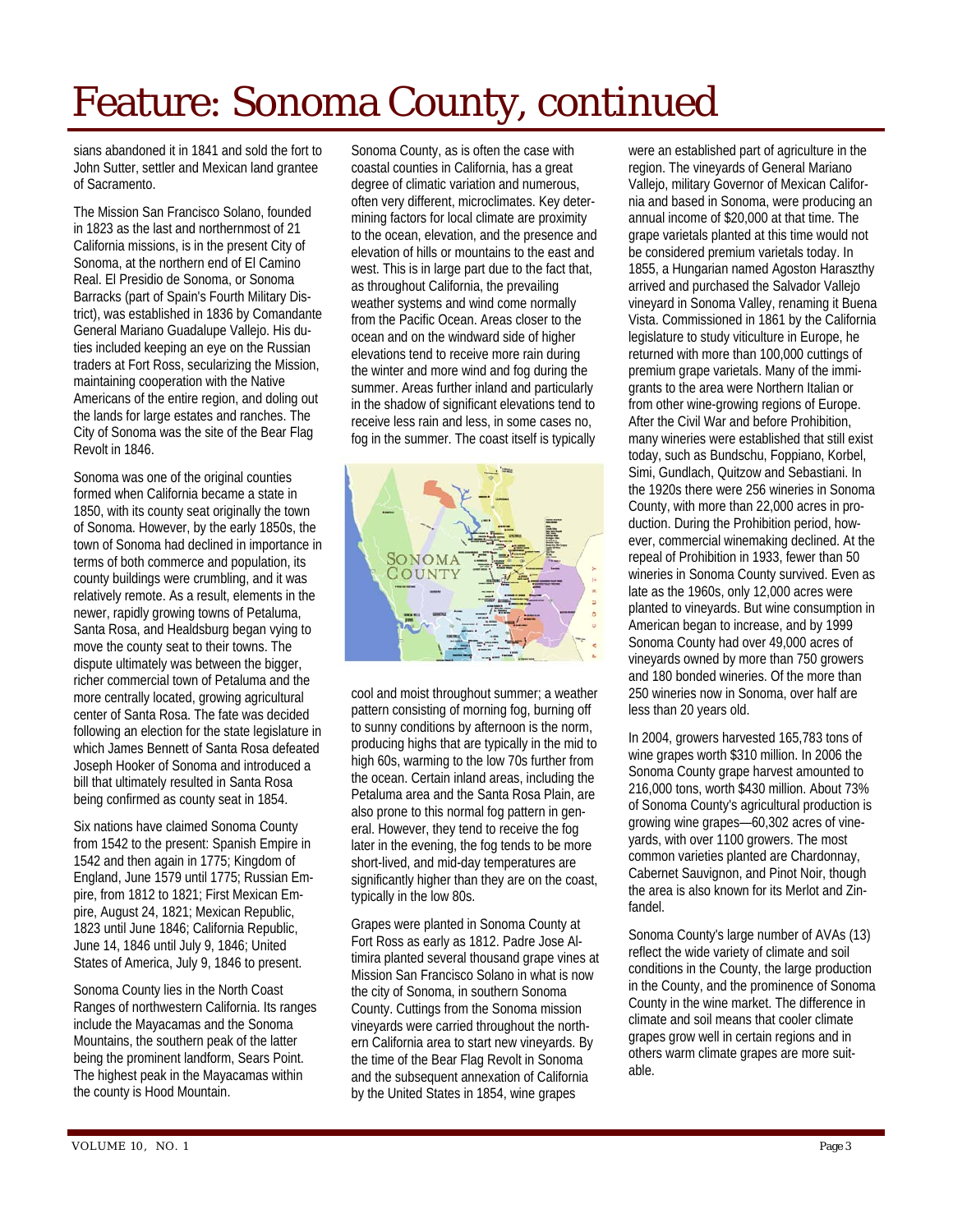# Feature: Sonoma County, continued

#### *Sonoma County Appellations:*

**Alexander Valley** – The Alexander Valley AVA is one of the most densely planted of all of Sonoma County's AVAs. Located along the Russian River, the boundary of this appellation extends north of Healdsburg up to Mendocino County north of Cloverdale. Viticulture has existed in the area since the 1850s but the wine industry has only fairly recently experienced success beginning in the 1960s with Simi Winery. Significant purchases of vineyard land by E & J Gallo Winery in 1988 and Kendall-Jackson in 1996 also raised the profile of the Alexander Valley. The profile of Alexander Valley wines has historically centered on the approachability and richness of the wines with Cabernet Sauvignon being noted for characteristic chocolate notes and warm mouthfeel. After Cabernet, Chardonnay is one of the leading varietal plantings followed by Sauvignon Blanc and Zinfandel.

**Bennett Valley** – The Bennett Valley AVA is one of Sonoma County's newest AVAs and is a principal grape supplier to Kendall-Jackson. The AVA is surrounded to the south, east and west by the Sonoma Mountains and to the north by the city of Santa Rosa. The region receives a moderating effect on its climate from Pacific Ocean through the cool coastal fogs and breeze that creep into the area from the southwest through Crane Canyon between Sonoma Mountain and Taylor Mountain.

**Chalk Hill** – The Chalk Hill AVA is a subappellation of the Russian River Valley located near the town of Windsor along the foothills at the southern end of Alexander Valley and along the Santa Rosa plain.[9] The name Chalk Hill comes from the unique volcanic soil of chalky white ash which has shown itself to perform well with planting of white wine varietals like Chardonnay and Sauvignon Blanc. The majority of the region's wineries are located on the western slopes of the Mayacamas Mountains.

**Dry Creek Valley** – The Dry Creek Valley AVA in the Russian River Valley centers on the Dry Creek, a tributary of the Russian River, and is approximately 16 miles long and 2 miles wide. The appellation is known particularly for its Sauvignon Blanc and Zinfandel production. Dry Creek Valley AVA is home to the majority of the Sonoma Gallo vineyards, who established winery facilities in the valley in the early 1990s.

**Green Valley of Russian River Valley** –

Green Valley of Russian River Valley AVA was formerly known as the Sonoma County Green Valley AVA. Located at the southwestern corner of the Russian River Valley AVA, its close proximity to the Pacific Ocean makes it one of the coolest appellations within Sonoma County. The climate in the Green Valley is even cooler than other parts of the Russian River Valley, and favors the cultivation of cool climate grape varietals. Seeking to connect the region with the more commercially successful Russian River Valley name, the appellation formally changed its name on April 23, 2007.

**Knights Valley** – The Knights Valley AVA occupies the boundaries between the southern end of the Alexander Valley AVA and the northern end of Napa Valley. Some of the earliest vineyards in the area were owned by Beringer Vineyards. The area is known for its Cabernet Sauvignon.

**Los Carneros** – The Los Carneros AVA spans across the last, low hills of the Mayacamas Mountains dividing both Napa and Sonoma Valleys just north of San Pablo Bay. The larger portion of the appellation stretches into Sonoma County with grapes grown here also being allowed to use the Sonoma Valley AVA designation. The area's close proximately to the Bay make it an ideal location for Pinot Noir and Chardonnay production with producers from international Champagne houses such as Moët et Chandon (Domaine Chandon California), Taittinger (Domaine Carneros), and Cava producers planting vineyards and sourcing grapes from the area.

**Northern Sonoma** – The Northern Sonoma AVA is an all encompassing appellation that covers all of Sonoma County with the exception of the Sonoma Valley and some areas of the Petaluma River watershed. The AVA was proposed by E & J Gallo to accommodate wines made from a blend of grapes from scattered vineyards in Sonoma County.

**Rockpile** – The Rockpile AVA is situated at the northwest point of the Dry Creek Valley AVA, past Healdsburg. The area was first planted by Italian immigrants at the turn of the 20th century. Many of today's vineyards were formerly occupied by a reservoir created by the Warm Springs Dam on the Russian River. The area is known for its fruity, ripe Zinfandels.

**Russian River** Valley – The Russian River Valley AVA is adjacent to the city of Santa Rosa and the Russian River, where it bends and cuts through the Coast Range to the coast. The AVA is characterized by the regular intrusion of cooling fog from the Pacific Ocean. The fog flows through the Petaluma Wind Gap and the channel cut by the river. The fog generally arrives in the evening or early morning and retreats before noon in the day. The appellation was granted AVA status in 1983 and accounts for about one-sixth of the total planted vineyard acreage in Sonoma County. In 2005 the AVA was expanded by 30,200 acres to 126,600 by recognizing previously overlooked portions of the fog regions. Presently the Russian River AVA includes more than 15,000 acres planted to wine grapes. At last count, 79 wineries were listed in the Russian River Valley Winegrowers website. The area is known for its success with cool climate varietals, notably Pinot Noir and Chardonnay.

**Sonoma Coast** – The Sonoma Coast AVA contains more than 500,000 acres, mostly along the coastline of the Pacific Ocean. It extends from San Pablo Bay to the border with Mendocino County. The appellation is known for its cool climate and high rainfall relative to other parts of Sonoma County.

**Sonoma Valley** – The Sonoma Valley AVA is known for its unique *terroir* with Sonoma Mountain protecting the area from the wet and cool influence of the nearby Pacific Ocean. The Sonoma Mountains to the west help protect the valley from excessive rainfall. The cool air that does affect the region comes northward from San Pablo Bay through the Carneros region and southward from the Santa Rosa plain. Sonoma Valley has played a significant role in the history of California wine.

**Sonoma Mountain** – The Sonoma Mountain AVA, in the Sonoma Mountains, includes the town of Glen Ellen and is bordered on the west by the Sonoma Valley AVA. The area is known for the diverse micro-climates that occur within the crevices and folds of the hillside terrain and as such is home to production for a wide range of varietals including Cabernet Sauvignon, Chardonnay, Pinot Noir, Sauvignon Blanc, Semillon, and Zinfandel.

#### *Sonoma County Wines:*

J Brut *Cuvee 20*, Russian River Valley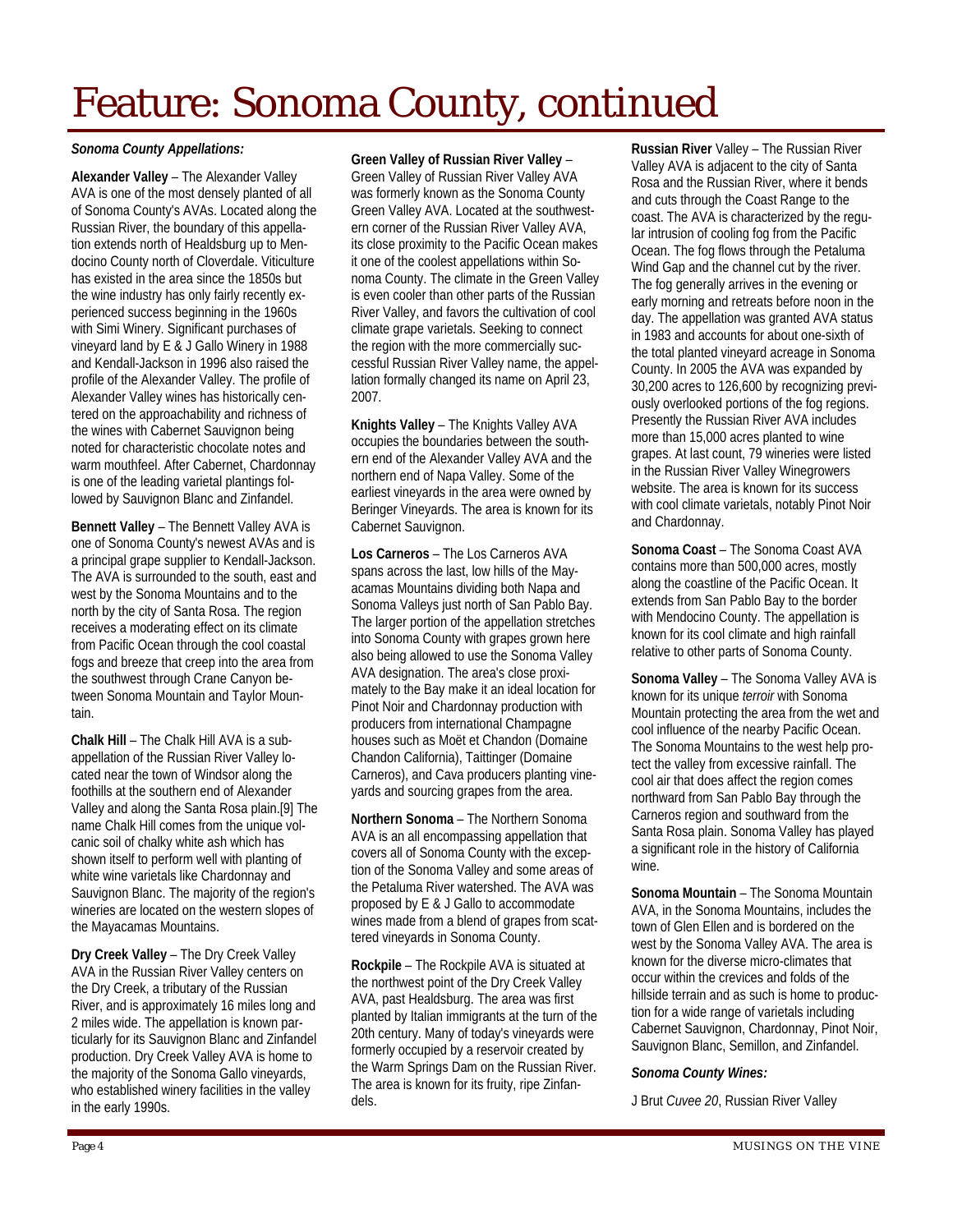# Feature: Sonoma County, continued

#### (\$23.99/bottle)

Yeasty, lemony nose with a hint of sweet cream. Medium-bodied with firm acidity – good balance. Tart palate with green apple notes. Moderate length, clean with some pretty floral notes on the finish.

2005 Iron Horse *Wedding Cuvee*, Green Valley of Russian River Valley (\$43.99/bottle)

Yeasty, leesy nose with apple and caramel hints – pretty. Medium-bodied with firm acidity – good balance. Toasty, oaky and vanilla notes layered over green apple and pear fruit. Creamy, persistent mousse and a smooth, refreshing finish. A very credible sparkler.

2008 Dry Creek Chenin Blanc *Wilson Ranch*, Sonoma County (\$12.99/bottle)

Pretty nose with honeysuckle and citrus hints. Medium-bodied with moderate acidity – good balance. Fruity palate with lemon and apple notes. Moderate length with a smooth, refreshing finish. Deemed the value of the tasting!

2008 Ferrari Carano Chardonnay, Sonoma County (\$21.99/bottle)

Strong oak on the nose (no doubt from over ten months French Oak) but lacks fruit. Medium-bodied with firm acidity – good balance. Too much wood… lacked fruity. Moderate length with s me pretty vanilla and butterscotch.

2008 Patz & Hall Chardonnay, Sonoma Coast (\$34.99/bottle)

Bright nose with apple and pineapple hints – lovely. Medium-bodied with moderate acidity – good balance. Tropical fruit with light citrus and pear notes. Long finish with layers of creamy caramel, butterscotch and vanilla. Nice.

2008 George Pinot Noir *Leras Family Vineyard*, Russian River Valley (\$109.99/bottle)

Gamey nose with mineral, berry, anise and rosemary hints – super intense. Mediumbodied with moderate acidity and soft, supple tannin – well balanced. Raspberry palate with white pepper, cloves and allspice notes. Long finish, smoky with traces of cranberry and mint. Really beautiful wine…

2008 Ridge *Three Valley*, Sonoma County (\$25.99/bottle)

*(74% Zinfandel; 11% Petite Sirah; 5% Carignan; 4% Mataro; 3% Syrah; 3% Grenache)* 

Spicy nose with dried fruit, cedar and vanilla hints. Medium-bodied with moderate acidity and moderate tannin – good balance. Dark fruit core with black cherry and blackberry jam notes. Long finish with smooth, spicy finish – classic Sonoma Zin…

2007 Louis Martini Cabernet Sauvignon, Sonoma County (\$19.99/bottle)

Jammy, cherry nose with cedar and briar-

wood hints. Medium-to-full-bodied with moderate acidity and moderate tannin – good balance. Black cherry palate with vanilla notes. Long finish, smooth with allspice on the aftertaste. Good value.

2005 Silver Oak Cabernet Sauvignon, Alexander Valley (\$79.99/bottle)

Menthol and olive aromas, rustic but majestic. Medium-to-full-bodied with moderate acidity and firm, dry tannins – well balanced. Deep, dark cherry palate with layers of complexity – mint, menthol, floral, tar, pepper – highly expressive. Long finish – highly complex – just a stunning bottle of wine!



### Notable Potables: Whites, Rosés, Reds…

**Wines marked with an asterisk (\*) are available only through the distributor:**  *Guido & Son (http://site.guidoandson.com/ Home.html)* 

2009 Cline Viognier, North Coast, California (\$9.99/bottle)

Perfumed nose with floral, nutty hints. Medium-bodied with crisp acidity – good balance. Fruity palate with tropical fruit notes and some citrus. Moderate length, smooth with a refreshing finish. Drinking well now – not for aging. Very pretty and a great value.

2010 Saint-Peyre Syrah *Rosé*, Vin de Pays d'Oc, France (\$9.99/bottle)

Fresh, berry fruit nose – spicy. Mediumbodied with crisp acidity – good balance. Fruity palate with cherry, strawberry and light citrus notes – refreshing. Moderate length with a smooth, clean finish. Drinking well now – not for aging. Great value.

2010 Henri Bourgeois *Petit Bourgeois Rosé de Pinot Noir*, Vin de Pays du Val de Loire, France (\$12.99/bottle)

Fruity nose with strawberry and floral hints. Medium-bodied with racy acidity – good balance. Citrus palate with a tart bite and berry fruit notes. Moderate length – refreshing with a hint of spice on the aftertaste. Drinking well now – not for aging.

2008 Lemelson Vineyards *Thea's Selection* Pinot Noir, Willamette, Oregon (\$35.99/bottle)

Ripe, spicy nose with red berry and floral hints. Medium-bodied with moderate acidity and moderate tannin – good balance. Youthful, fruity palate with good raspberry and strawberry notes. Long finish with lingering violets, rose petals and lilacs on the aftertaste. Drinking well and should improve for another 5 to 7 years.

2007 Bodega Benegas *Don Tiburno*, Mendoza, Argentina (\$11.99) *Composition: 50% Malbec; 20% Cabernet Sauvignon; 20% Cabernet Franc; 5% Merlot; 5% Petit Verdot*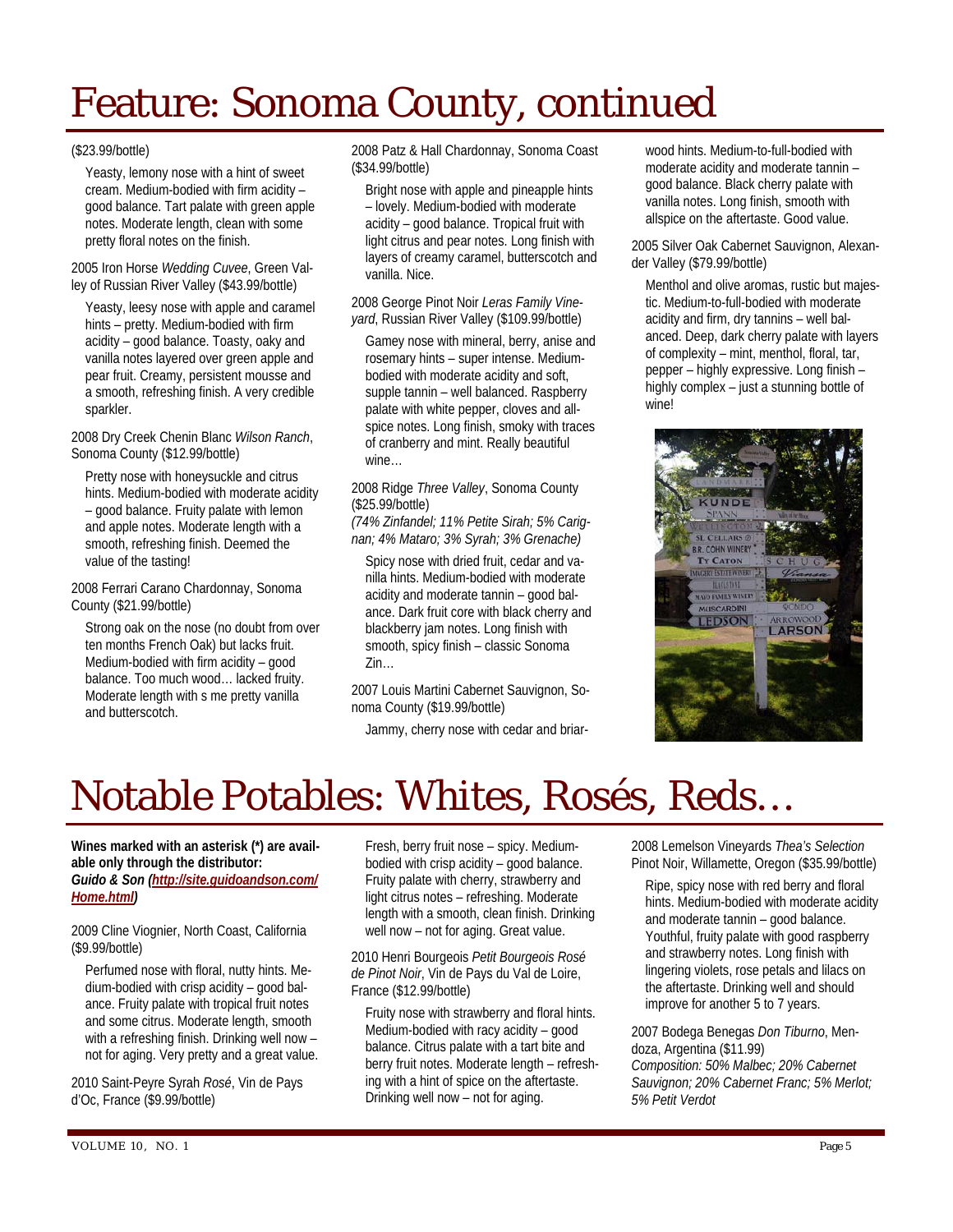# Notable Potables: Whites, Rosés, Reds, cont.

Dark, brooding nose with black cherry, currant, menthol and cedar hints. Fullbodied with moderate acidity and firm, dry tannin – good balance. Dark fruit core – jammy, tarry with cherry and lilac notes. Moderate length, smooth with stewed fruit on the finish. Drinking well and should improve for the next 3 to 5 years.

#### 2008 Bodegas Martin Codax *Cuatro Pasos* Mencia, DO Bierzo, Spain (\$11.99/bottle)

Ripe, cherry nose with tar, wildflower and dried herb hints. Medium-bodied with firm acidity and dry tannin – good balance. Sour cherry palate with black pepper, sage and violet notes. Moderate length, smooth, but tight on the finish. Needs time – try again in 2 to 3 years. Good value.

#### 2009 Bodegas Borsao Garnacha, DO Campo de Borja, Spain (\$6.99/bottle)

Ripe, fresh cherry nose with tar and fresh herb hints. Medium-bodied with moderate acidity and supple tannin – good balance. Juicy , cherry palate with anise and violet notes. Moderate length, smooth, youthful. Drinking well now – not for aging. Good value.

2009 Cortijo Tinto, DOCa Rioja, Spain (\$9.99/ bottle)

Vibrant, chalky nose with fresh cherry and floral hints. Medium-bodied with firm acidity and polished tannins – good balance. Juicy palate with sour cherry, saddle leather and violet notes. Moderate length, smooth, youthful. Drinking well – not for aging. Great value.

#### 2008 Gran Familia, DOCa Rioja, Spain (\$12.99/bottle)

Youthful, berry nose with lilac and vanilla hints. Medium-bodied with moderate acidity and moderate tannin – good balance. Dark cherry palate with tart rose petal notes. Moderate length, smooth with a touch of oak. Drinking well now and should improve for another 2 to 3 years. Great value.

2009 Bodegas La Cartuja, DOCa Priorato, Spain (\$14.99/bottle)

Fresh cherry nose with dried herb and slate hints. Medium-bodied with moderate acidity and supple tannin – good balance. Fresh, fruity palate with cherry, raspberry and lavender floral notes. Moderate length, smooth, youthful and spicy finish. Drinking

well now and should improve for another 2 to 3 years. Good value considering the region.

#### 2008 Villa Almadi Cabernet del Veneto IGT, Italy (\$15.00/bottle)\*

Perfumed, complex nose with dried herb and floral hints. Medium-to-full-bodied with moderate acidity and firm tannin – good balance. Fruity palate with balck cherry and dried currant notes. Long finish with floral and spice on the aftertaste. Very nice. Drinking well and should improve with 2 to 3 years aging. Good value.

#### 2006 Santa Lucia Cabernet Sauvignon, Capalbio DOC, Italy (\$47.00/bottle)\*

Lively, peppery nose with dried fruit and cedar hints. Full-bodied with moderate acidity and firm tannin – good balance. Jammy, fruity palate with cherry, black currant and tar notes. Long finish with a smooth aftertaste – spicy with a hint of vanilla. Drinking well and should improve with another 3 to 5 years in bottle.

2006 Santa Lucia *Tore del Moro*, Morellino di Scansano DOC, Italy (\$18.00/bottle)\*

Ripe, youthful nose with fresh cherry and dried herb hints. Medium-bodied with firm acidity and tight tannin. Rough palate with tarry, dark cherry fruit and light floral notes – puckering. Moderate length with an edgy finish – tight. May improve with time.

#### 2009 Cinquepassi Rosso, Veneto IGT, Italy (\$22.00/bottle)\*

*Composition: 40% Merlot; 30% Cabernet Sauvignon; 10% Syrah; 10% Ancilotta; 10% Teroldego*

Youthful, spicy nose with cherry, raisin and dried fruit hints. Medium-bodied with moderate acidity and supple tannin – good balance. Fruity palate with juicy, red berry and tar notes. Moderate length, smooth and easy-drinking – not for long aging.

#### 2006 Tralcio d'Oro *Rosso*, Colli Euganei DOC, Italy (\$20.00/bottle)\* *Composition: 60% Merlot; 40% Cabernet Sauvignon*

Dark fruit nose with chocolate, cedar and dried herb hints. Medium-bodied with moderate acidity and firm tannin – good balance. Sour cherry palate with tar, violets and saddle leather notes. Moderate length – a little rustic. Some spice and vanilla on

the finish. Drinking well – should smooth out with time  $-3$  to 5 years.

#### 2008 Cantina Cincinnato *Pollúce*, Lazio Rosso DOC, Italy (\$9.99/bottle)

Juicy, fruity nose with cherry, herb and black pepper hints. Medium-bodied with moderate acidity and soft tannin – good balance. Youthful, fruity palate with fresh cherry, anise and floral notes. Moderate length, smooth, drinking well – not for aging. Good value.

#### 2006 Morgante Nero d'Avola, Sicilia IGT, Italy (\$15.99/bottle)

Bright, cherry fruit aromas with dried herb, anise and cedar hints. Full-bodied with moderate acidity and supple tannin – well balanced. Lush, fruity palate with dark fruit core, dried fruit and bittersweet chocolate – earthy. Long finish, smooth and seductive – spicy. Drinking well and should improve with another 2 to 3 years in bottle. Good value.

#### 2008 Tenuta Cocci Grifoni *Tellus*, Marche Rosso IGT, Italy (\$14.99/bottle) *Composition : 50% Montepulciano ; 25% Merlot ; 25% Cabernet Sauvignon*

Earthy nose with dark cherry, dried herb and briar hints. Medium-bodied with moderate acidity and supple tannin – good balance. Youthful with a dark fruit core and tarry notes – yummy. Moderate length, smooth and a bit spicy. Drinking well now and should improve with 2 to 3 years in bottle.

#### 2008 Cesari *La Mara*, Valpolicella Superiore Ripasso, Italy (\$15.99/bottle)

Black cherry nose with fig, dried fruit and allspice hints. Medium-bodied with moderate acidity and supple tannin – good balance. Soft, fruity palate with red berry notes. Moderate length with a smooth finish and hints of black pepper and vanilla on the aftertaste. Drinking well now and should improve with 2 to 3 years in bottle.

#### 2009 Avignonesi, Rosso di Montepulciano, Italy (\$12.99/bottle)

Youthful, cherry nose with tar and floral hints. Medium-bodied with moderate acidity and supple tannin – good balance. Smooth, black cherry fruit palate – earthy with floral notes. Long finish – lightly spicy with cedar and vanilla. Drinking well and should im-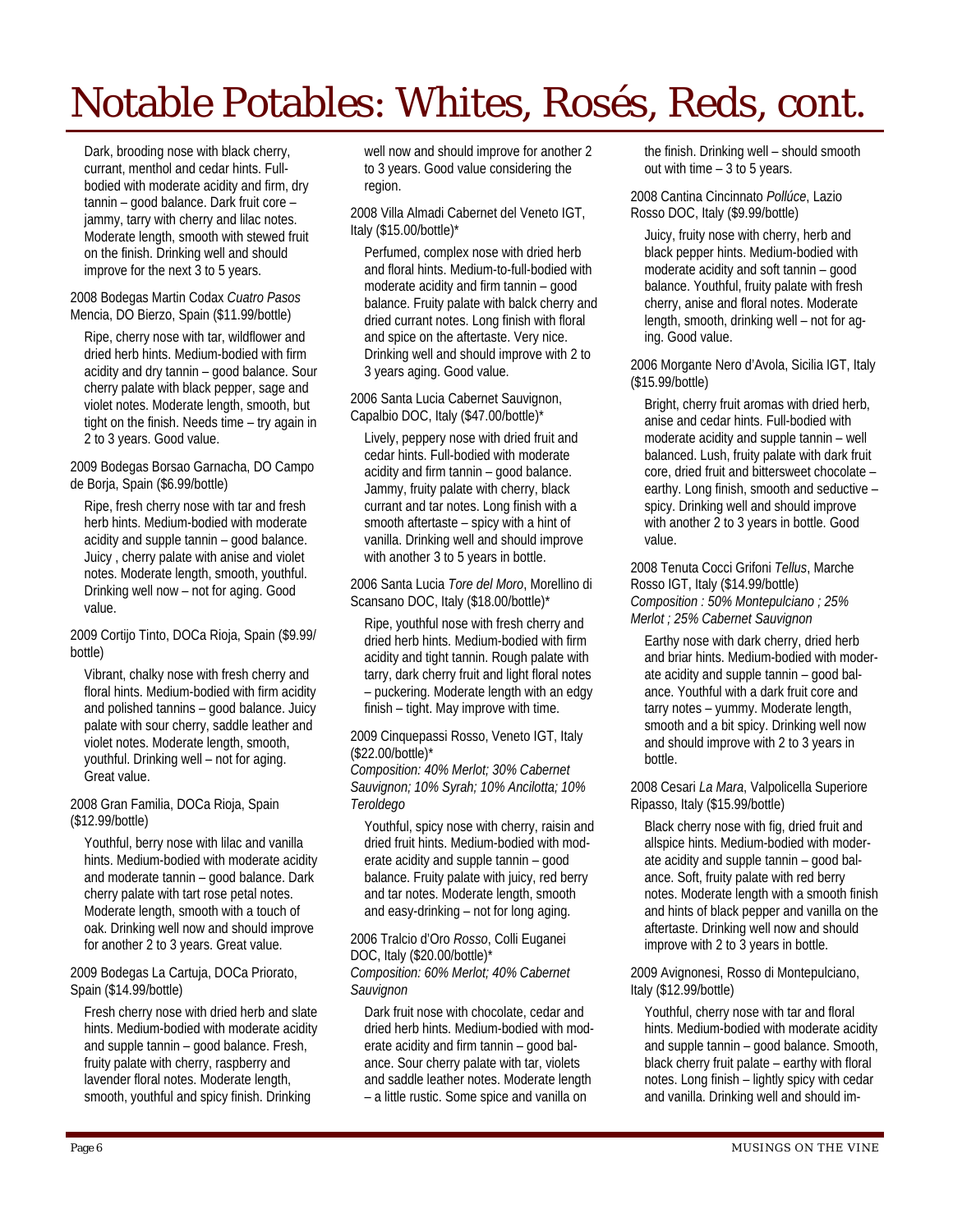# Regulatory Update—Massachusetts

#### **House Bill 1029**

House Bill 1029 was heard on May 10, 2011 in the Joint Committee on Consumer Protection and Professional Licensure. No vote was taken, although wine industry representatives provided verbal testimony. HB 1029, introduced in February, is similar to the bill



that stalled in 2010 (House Bill 317.) Among other provisions, HB 1029 requires wineries to purchase a \$100 shipping license, limits shipments to 24 cases per year, and resolves the common carrier issue.

# Notable Potables: Whites, Rosés, Reds, cont.

prove for another 3 to 5 years in bottle. Great value!

2006 Cantina del Taburno *Fidelis*, Aglianico del Taburno, Italy (\$14.99/bottle)

Ripe, red berry nose with mineral, anise and floral hints. Medium-bodied with moderate acidity and moderate tannin – good balance. Spicy palate with briarwood and layered with cherry and lavender. Moderate length – smooth with a stony finish. Drinking well now and should improve for another 2 to 3 years in bottle. Good value.

2009 San Polo *Rubio*, Toscana IGT, Italy (\$14.99/bottle)

Earthy, rustic nose with black cherry, herbs and saddle hints. Medium-bodied with moderate acidity and supple tannin – good balance. Fruity with sweet cherry fruit – ripe – lilac notes – really pretty. Moderate length – smooth with a spicy finish. Drinking well now – not for aging.

2009 Domaine Brazilier *Tradition*, Coteaux du Vendômois, France (\$12.99/bottle *Composition: A blend of Pineau d'Aunis, Cabernet Franc and Pinot Noir* 

Fresh cherry nose with wet stone and floral hints. Medium-bodied with firm acidity and light tannin – good balance. Sour cherry palate – a bit tart – tarry with floral notes. Moderate length with a youthful finish. Drinking well now and should hold for another 2 to 3 years. Great value.

2009 Domaine de La Pépière *La Pépiè* Cot, Vin de Pays du Val de Loire, France (\$11.99/ bottle)

Black currant and black cherry nose with violets and black pepper. Medium-to-fullbodied with firm acidity and firm, dry tannin – good balance. Tart cherry palate with menthol, mint and floral notes. Tight. Moderate length – closed with tarry, tobacco

and cedar on the aftertaste – need time – try again in 3 to 5 years. Great value!

2008 Les Cave de Saumur *Les Pouches*, Saumur, France (\$9.99/bottle)

Bright, fresh cherry nose with floral and herbaceous hints – minerality. Mediumbodied with firm acidity and firm dry tannin – good balance. Tart, almost sour palate – good complexity – a little light. Moderate length with mineral and black pepper on the aftertaste. Drinking well now – not for aging. Good value.

2009 Les Cave de Saumur *Les Villaises*, Saumur Champigny, France (\$14.99/bottle)

Fruity nose with floral, fresh cherry and wet stone hints. Medium-bodied with firm acidity and moderate tannin - good balance. Dark fruit core with tar, jam and lilac notes. Moderate length with an edgy finish - crisp, yet some nice residual complexity. Drinking well now - not for aging.

2005 Lamé Delisle Bougard – Domaine des Chesnaies *Cuvee Prestige*, Bourgueil, France (\$14.99/bottle)

Ripe, jammy nose with black cherry, herb and floral hints. Medium-to-full-bodied with moderate acidity and firm tannin – good balance. Fresh cherry palate with mint, currant and lilac notes. Moderate length – smooth and a little tight. Drinking well now and should improve with another 3 to 5 years in bottle. Great value!

2009 Jean Francois Delorme, Rully, France (\$19.99/bottle)

Ripe, raspberry aromas with dried herbs and floral hints. Medium-bodied with moderate acidity and supple tannin – good balance. Fruit forward palate with raspberry, lavender and rose petal notes. Moderate length with smooth, youthful finish. Drinking well now and should hold for another 2 to 3 years in bottle.

2009 Potel-Aviron, Beaujolais-Village, France (\$11.99/bottle)

Fruity nose with lilac, fresh cherry and mineral hints. Medium-bodied with firm acidity and light, supple tannin – good balance. Fresh fruity palate with cherry, tarry notes – a bit rough and clumsy. Moderate length with rose petals on the aftertaste. Drinking well now – not for aging. Good value.

2009 Jean-Marc Burgaud *Chateau de Thulon*, Beaujolais-Village, France (\$10.99/bottle)

Fruity nose with banana chip, lavender and rose petal hints. Medium-bodied with moderate acidity and firm tannin – good balance. Ripe, fresh cherry palate with earthy notes – gutsy. Moderate length, spicy with black cherry on the aftertaste. Drinking well now and should hold for another 2 to 3 years in bottle. Great value.

2009 Jean-Marc Burgaud *Les Charmes*, Morgon, France (\$14.99/bottle)

Fruity nose with floral and wet stone hints. Medium-bodied with moderate acidity and firm tannin – good balance. Dark fruit core with earthy, tarry notes. Moderate length – tight with some herbaceous notes. Drinking well now and should hold for another 2 to 3 years.

2009 Jean-Marc Burgaud *Côte du Py – Vieilles Vignes*, Morgon, France (\$17.99/bottle)

Tight nose with black cherry and dried herb hints. Full-bodied with moderate acidity and firm tannin – good balance. Jammy, dark fruit core with mineral, lavender and cedar notes. Moderate length – tight but smooth finish – needs time – try again in 3 years – good value.

2009 Chateau Guillou, Montagne Saint-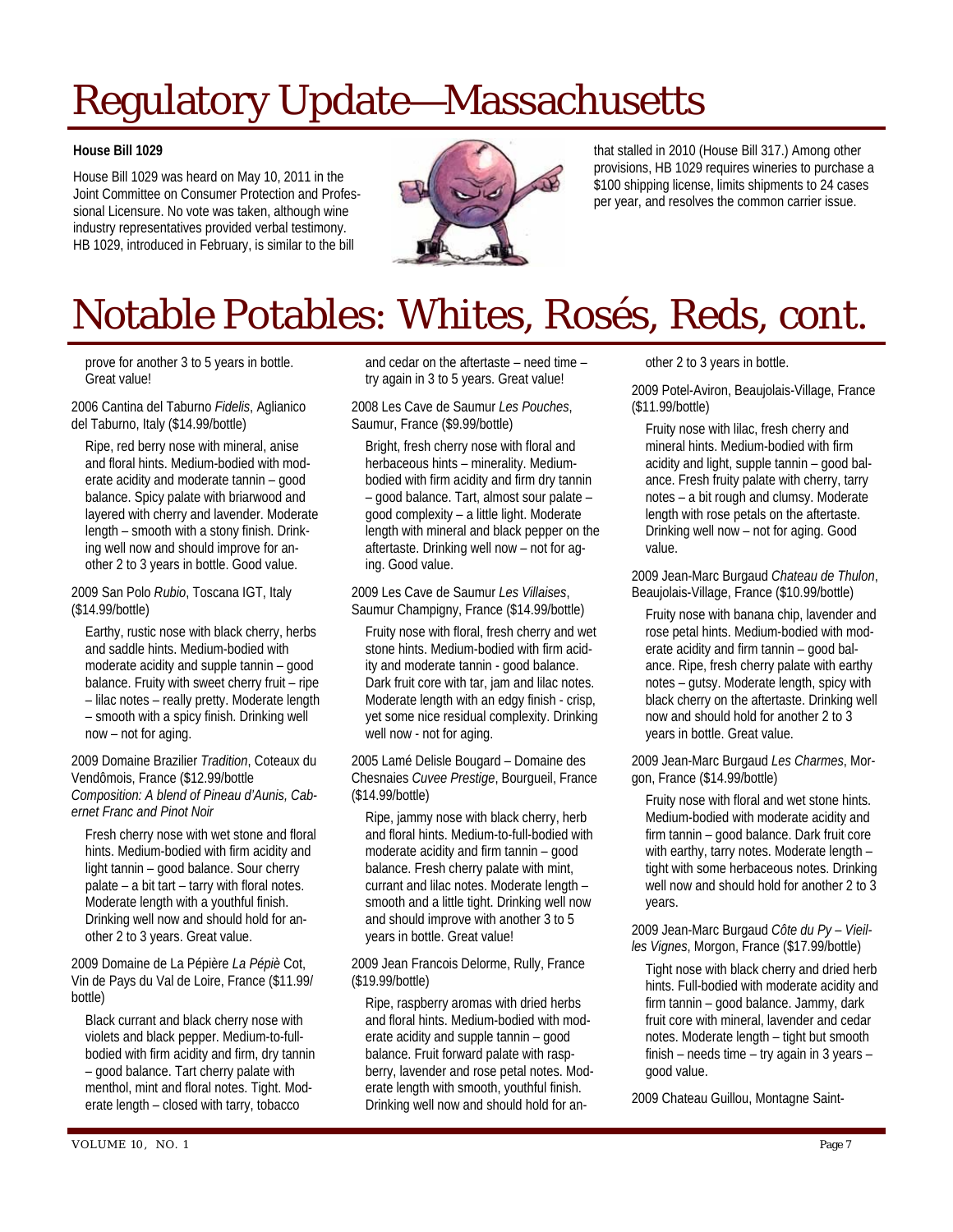# Notable Potables: Whites, Rosés, Reds, cont.

#### Émilion, France (\$17.99/bottle)

Earthy, minerally nose with black cherry and black currant hints. Full-bodied with moderate acidity and supple tannin – well balanced. Dark fruit core with plum, mint and chocolate notes – pretty. Long finish, smooth with cedar hints on the aftertaste. Drinking well now and should improve with another 3 to 5 years in the bottle.

2007 Chateau Fontaynes *Cuvée Dorian*, Cahors, France (\$9.99/bottle)

Spicy, fruity nose with black cherry, currant and fresh herb hints. Medium-bodied with moderate acidity and dry tannin – good balance. Sour cherry palate – tart and tannic – tight with floral notes. Moderate length with some allspice and black pepper on the aftertaste. Needs time to open up – try again in 3 years. Good value.

2007 Chateau de Flaugergues *Cuvée Sommeliere*, Coteaux du Languedoc, France (\$15.99/bottle)

Ripe, jammy nose with black cherry, currant and rose attar hints. Full-bodied with moderate acidity and supple tannin – good balance. Fruity, lively palate with fresh cherry, floral and fresh herb notes. Moderate length, smooth with black pepper on the aftertaste. Drinking well now and should improve with another 2 to 3 years in bottle. Great value!

2008 Chateau Saint Martin de la Garrigue

*Bronzinelle*, Coteaux du Languedoc, France (\$15.99/bottle)

Lively, spicy nose with black cherry, allspice and dried herb hints. Medium-bodied with moderate acidity and supple tannin – good balance. Sour cherry palate with black pepper, violet and tar notes. Moderate length with a smooth finish – very nice. Drinking well now and should improve with another 3 to 5 years in bottle. Great value!

2007 Domaine Chaume-Arnaud, Côtes du Rhone, France (\$13.99/bottle)

Earthy nose with spice, lilac and black cherry hints. Full-bodied with moderate acidity and moderate tannin – good balance. Cherry palate with anise, leather and mint notes. Moderate length with vanilla and sour cherry on the aftertaste. Drinking well now and should hold for another 2 to 3 years.

2009 Saint Cosme, Côtes du Rhone, France (\$14.99/bottle)

Ripe, bright cherry nose with floral and dried herb hints. Medium-bodied with moderate acidity and supple tannin – well balanced. Youthful and a bit rustic. Black cherry palate with jammy, tar and spicy notes. Moderate length with cedar and vanilla on the aftertaste. Drinking well now and should improve with another 3 to 5 years in bottle. Good value.

2009 Domaine La Garrigue *Cuvée Romaine*,

Côtes du Rhone, France (\$14.99/bottle)

Ripe nose with jammy, cherry aromas – lilac and fresh herb hints. Full-bodied with moderate acidity and supple tannin – good balance. Juicy palate with black cherry, vanilla and allspice notes – lovely. Moderate length with a smooth finish – young and quaffable – Drinking well now – not for aging.

2009 Montirus, Côtes du Rhone, France (\$13.99/bottle)

*Composition: 73% Grenache; 20% Syrah; 7% Mourvèdre* 

Lively, fresh fruit nose with strawberry, lilac and fresh herb hints. Medium-bodied with moderate acidity and supple tannin – good balance. Fresh fruity palate with bright cherry, black pepper, anise and mint notes. Moderate length, smooth and easy drinking. Drinking well now – not for aging. Great value!

2009 Seigneur de Fontimple, Vacqueryas, France (\$14.99/bottle)

*Composition: 70% Grenache; 20% Syrah; 10% Mourvèdre* 

Tight nose with faint lavender, mint and black cherry hints. Medium-bodied with moderate acidity and firm tannin – good balance. Fresh cherry palate with spice, vanilla and earthy notes. Moderate length with a smooth finish. Drinking well now and should improve with another 2 to 3 years in bottle.

## Upcoming Musings Events—Fall 2011

#### Smart Wine Shopping Saturday in September/October (TBD) \$50

One of the biggest questions that I get at my wine classes is: How do you shop for wine? Wine shopping is really about relationship building. While you can spend a lot of time scurrying around town looking for the best wine at the best price, your time will be better spent cultivating a rapport at a few local wine shops. Getting to know the owners, or knowledgeable sales staff at a local wine shop, or more importantly getting them to know more about your own tastes and interests will ultimately lead to a more enriching shopping experience. At this event, hosted in the back

room of Martignetti's Fine Wine in Brighton, Wine Director George Bardis will help me lead the group through a selection of fun, highvalue wines, culminating in a guided shopping tour of the store.

#### Napa/Bordeaux Shootout – Part IV Saturday, September 24, 2011 \$100

Back in 2004, we conducted a simulation of the famous 1976 tasting that pitted Cabernetbased wines from Napa Valley against the some of the best that Bordeaux had to offer. In 2007 and 2009 we again reprised the famous standoff. Popular demand has brought this event back to Musings, so once again we

will put these two regions to the test. At this event we will taste at least six wines in a reenactment of the historic 1976 tasting. Of course, the wines will be from more recent vintages, but the experience should be quite similar.

#### Northern Rhone Saturday, October 8, 2011 \$50

The Rhone Valley is one of the oldest viticultural areas in France, with many vineyards being originally cultivated by the conquering Romans. Most folks are most familiar with the sun-soaked regions in the Southern Rhone: Côtes du Rhone, Chateauneuf-du-Pape,